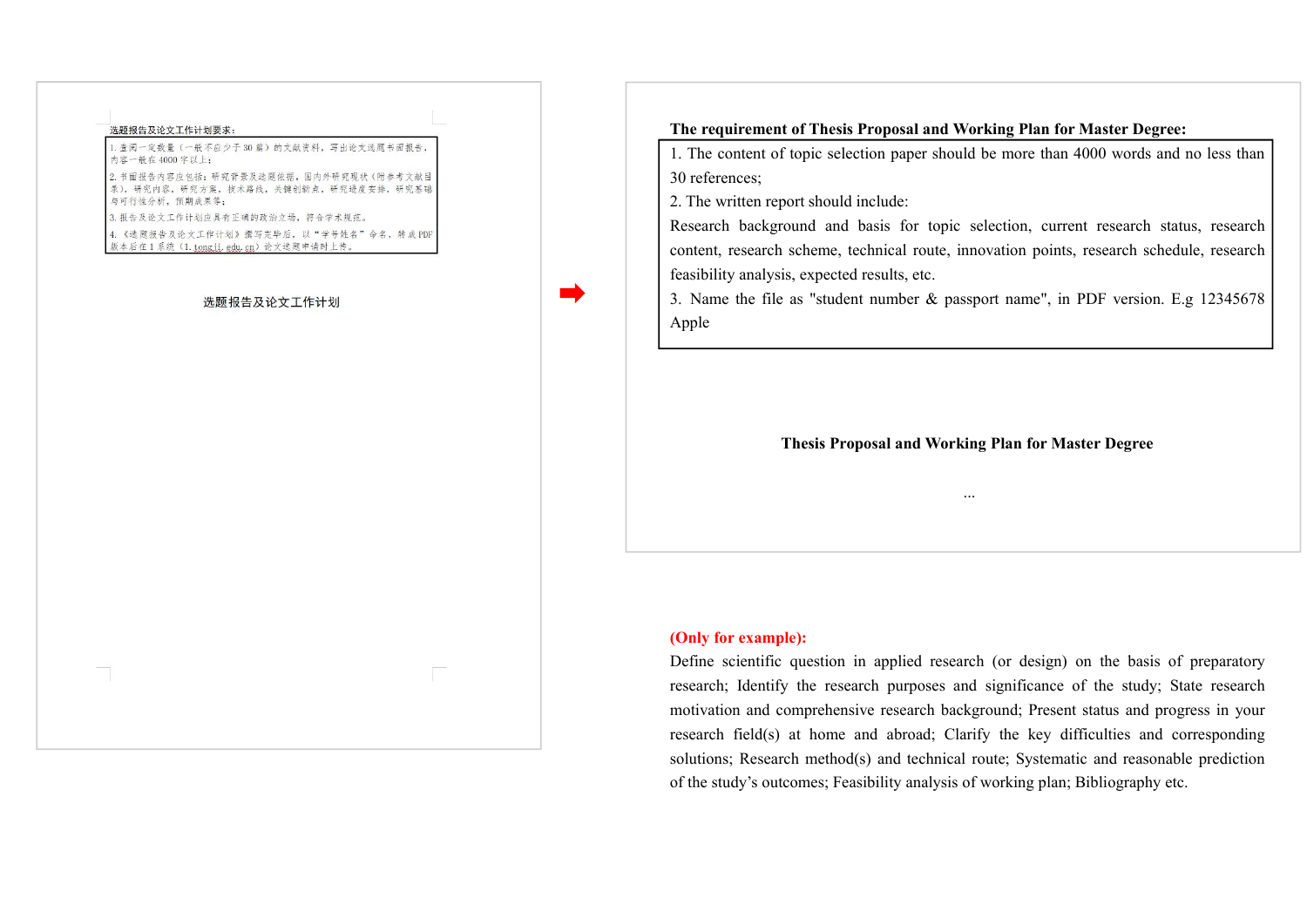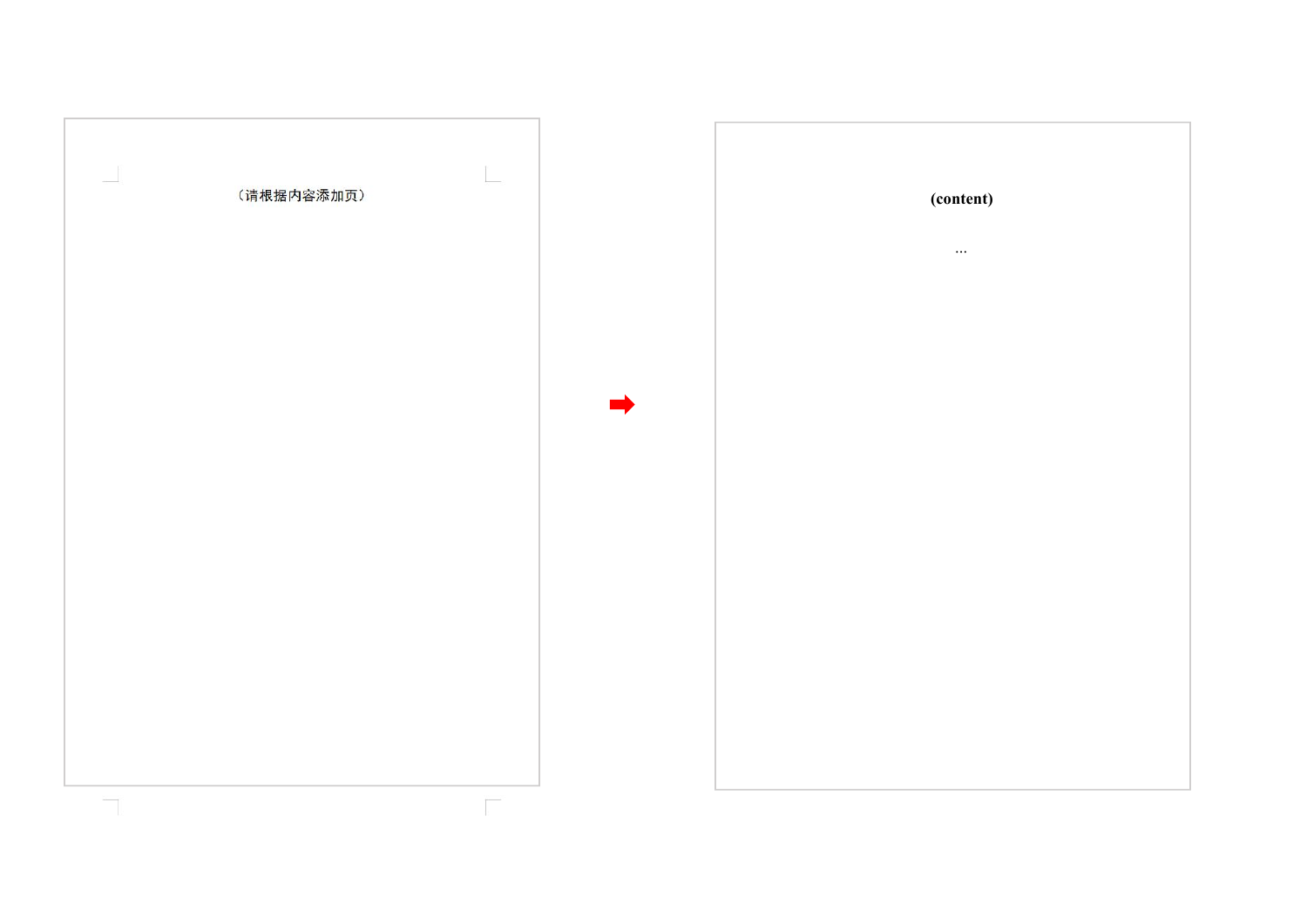| 研究进度<br>起讫日期 | 主要研究内容 | 预期结果 |
|--------------|--------|------|
|              |        |      |
|              |        |      |
|              |        |      |
|              |        |      |
|              |        |      |
|              |        |      |
|              |        |      |
|              |        |      |
|              |        |      |
|              |        |      |
|              |        |      |
|              |        |      |
|              |        |      |
|              |        |      |
|              |        |      |
|              |        |      |
|              |        |      |
|              |        |      |
|              |        |      |
|              |        |      |
|              |        |      |
|              |        |      |
|              |        |      |
|              |        |      |
|              |        |      |
|              |        |      |
|              |        |      |
|              |        |      |
|              |        |      |

**Research plan**

| Periods | Research content | Outcomes |
|---------|------------------|----------|
|         |                  |          |
|         |                  |          |
|         |                  |          |
|         |                  |          |
|         |                  |          |
|         |                  |          |
|         |                  |          |
|         |                  |          |
|         |                  |          |
|         |                  |          |